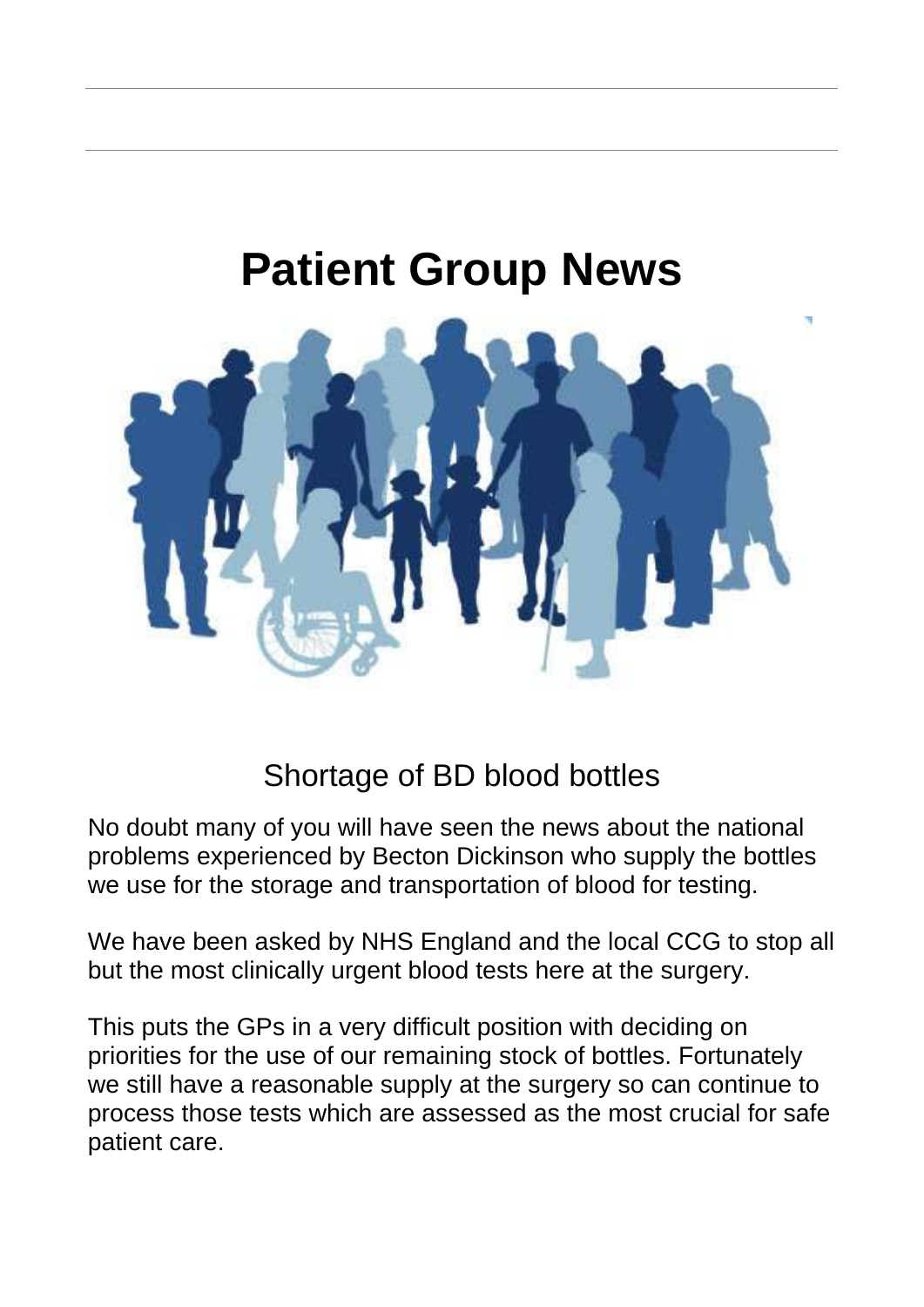We understand that this will be a worry for patients affected by a delay to their testing, and we will do our best to catch up with testing as quickly as we can when supplies resume.

## Delay to Flu vaccine delivery

A further challenge has presented itself as we start the flu season. We have been advised by Sequiris (one of our flu vaccine suppliers) that there will be a delay of around two weeks for our first delivery of the vaccine intended for patients over 65 years old.

Sequiris cite shortage of delivery drivers as one of the main problems.

We hope the delivery will come by the end of September, but please keep an eye on our website for an update.

We hope that the vaccine intended for patients under 65 will arrive a little sooner, but frankly nothing is certain at the moment.

Our plan is to swing into action as soon as the jabs land in Yatton Keynell, and we will hope to catch up by putting all hands on deck and setting up flu clinics at short notice.

We learnt a lot about putting on clinics at very short notice during the Covid vaccination programme - we will put this experience to good use in this year's flu campaign!

## Face to Face appointments with the GPs

I thought it was worth clarifying that our GPs are seeing patients face to face in the surgery every day, and have been doing so all through the Covid pandemic.

The GPs always carry out a telephone consultation in the first instance, arranging a face to face appointment whenever a physical examination is indicated. The face to face examination is often on the same day wherever possible.